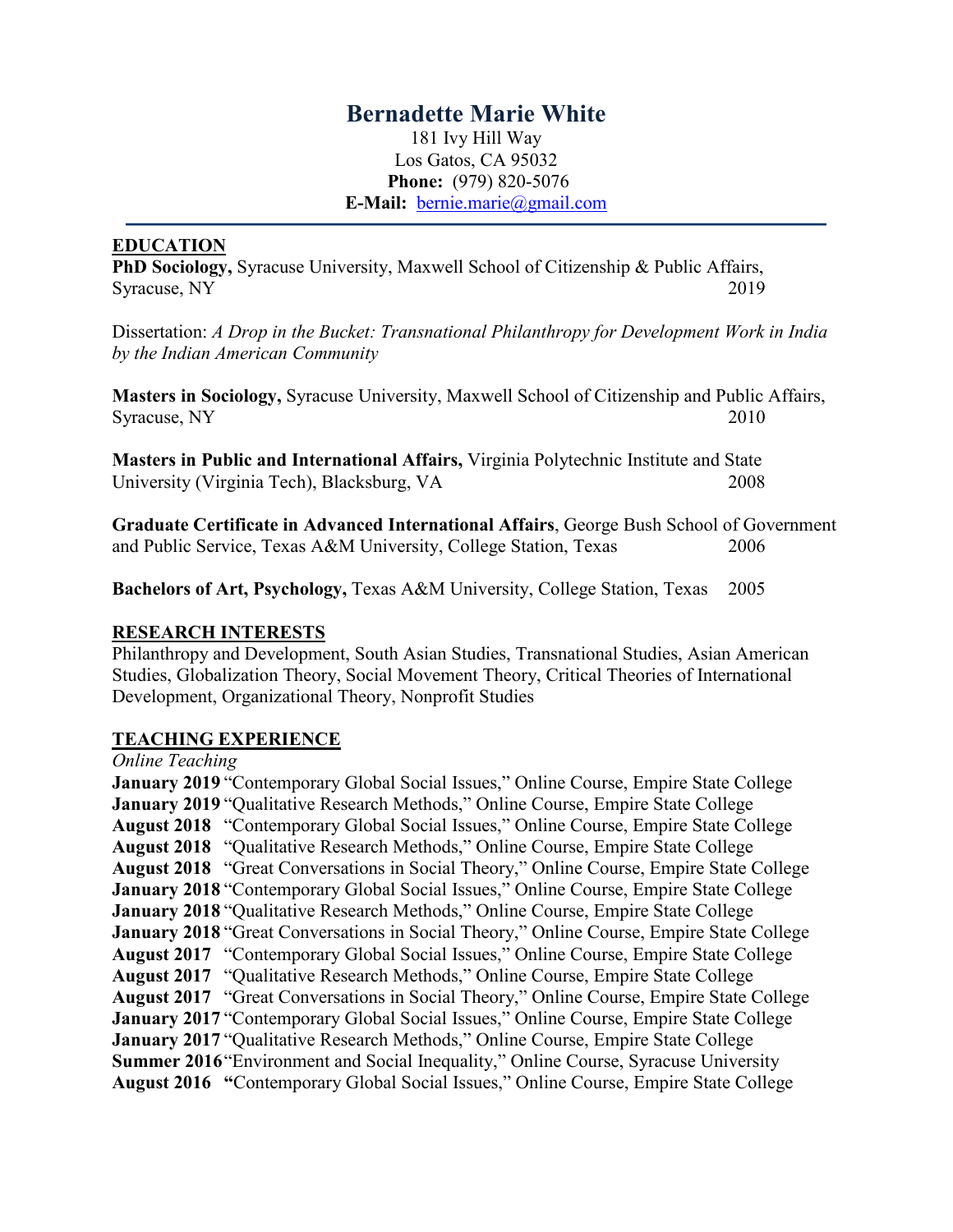**January 2016** "Research Methods for the Social Sciences," Online Course, Empire State College **January 2016** "Contemporary Global Social Issues," Online Course, Empire State College **August 2015** "Contemporary Global Social Issues," Online Course, Empire State College **August 2015** "Qualitative Research Methods," Online Course, Empire State College **Summer 2015**"Environmental Sociology," Online Course, Syracuse University **January 2015** "Contemporary Global Social Issues," Online Course, Empire State College **August 2014** "Contemporary Global Social Issues," Online Course, Empire State College **August 2014** "Qualitative Research Methods," Online Course, Empire State College **August 2014** "Exploring Society," Online Course, Empire State College **Fall 2014** "Sociology of Sports," Online Course, Ohlone College **Summer 2014** "Introduction to Sociology," Online course, Ohlone College **Summer 2014** "Environmental Sociology," Online Course, Syracuse University **May 2014** "Contemporary Global Social Issues," Online Course, Empire State College **January 2014** "Environmental Sociology," Online Course, Syracuse University **January 2014** "Contemporary Global Social Issues," Online Course, Empire State College **January 2014** "Introduction to Sociology," Online Course, Ohlone College **August 2013** "Contemporary Global Social Issues," Online Course, Empire State College **August 2013** "Environmental Sociology," Online Course at Syracuse University **August 2013** "Introduction to Sociology," Online Course at Ohlone College **May 2013** "Environmental Sociology," Online Course at Syracuse University **May 2013** "Introduction to Sociology," Online Course at Ohlone College **Jan 2013** "Qualitative Research Methods," Online Course at Empire State College **Jan 2013** "Contemporary Global Social Issues," Online Course at Empire State College **Sept 2012** "Qualitative Research Methods," Online Course at Empire State College **Sept 2012** "Contemporary Global Social Issues," Online Course at Empire State College **March 2012** "Family and Society," Online Course at Empire State College

#### *In-Class Instruction:*

| <b>Spring 2014</b> Sociology 242, Sociology of Sports, Ohlone College, Fremont, California |
|--------------------------------------------------------------------------------------------|
| <b>Spring 2013</b> Sociology 101, Ohlone College, Newark, California                       |

#### *Graduate Student Instructor:*

|                  | <b>2011 Spring</b> Urban Sociology, Lab Assistant with Dr. Arthur Paris, Syracuse University |
|------------------|----------------------------------------------------------------------------------------------|
|                  | 2011 Spring Contemporary Asian Americans with Dr. Prema Kurien, Syracuse University          |
| <b>2010 Fall</b> | Qualitative Methods with Dr. Mari DeVault, Syracuse University                               |
|                  | <b>2010 Spring</b> Urban Sociology with Dr. Arthur Paris, Syracuse University                |
| 2010 Spring      | Introduction to Sociology with Dr. Arthur Paris, Syracuse University                         |
| <b>2009 Fall</b> | Social Problems, Discussion Sections, with Dr. Arthur Paris, Syracuse University             |
| 2009 Spring      | Introduction to Sociology, Discussion Sections, with Dr. Dee Britton, Syracuse U.            |

#### *Guest Lecture:*

| <b>2018 Spring</b> Community Health and Nutrition Class, lecture on food insecurity, Stanford |                       |  |  |                     |  |
|-----------------------------------------------------------------------------------------------|-----------------------|--|--|---------------------|--|
|                                                                                               | University            |  |  |                     |  |
| $\bullet$ $\bullet$ $\bullet$ $\bullet$ $\bullet$                                             | $\mathbf{r}$ $\alpha$ |  |  | $10.3333$ $10.3333$ |  |

|                  | 2012 Spring Bing Seminar, Rural Change and Social Impact in India, Stanford University       |
|------------------|----------------------------------------------------------------------------------------------|
| <b>2010 Fall</b> | <i>"Maximum City:</i> Mumbai and Global Cities in India." <i>Millennial Cities</i> taught by |
|                  | Dr. Arthur Paris                                                                             |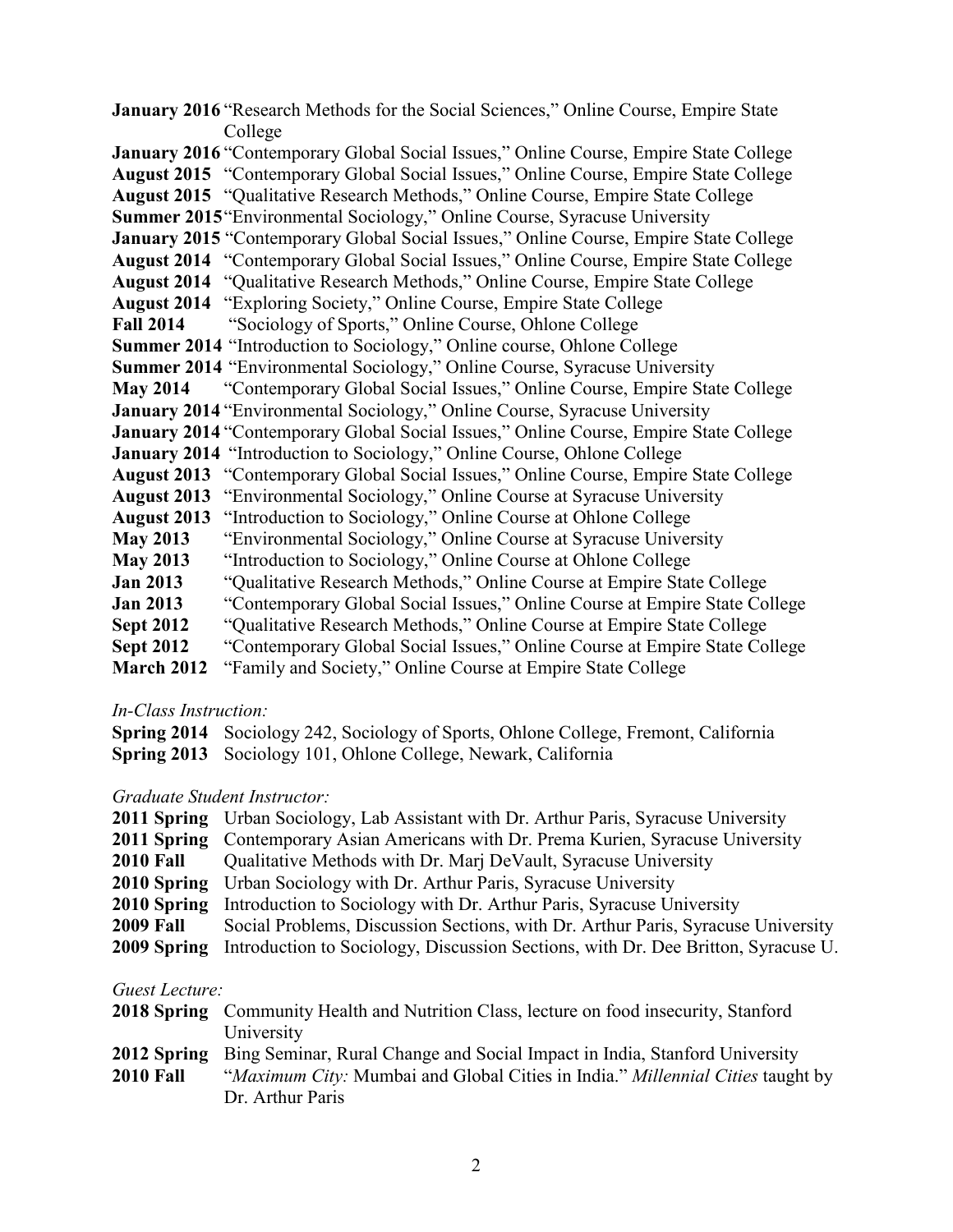### **INVITED PRESENTATIONS**

- **2011** "Framing Culpability: Discourses on Farmers' Suicide and Development Organizations." South Asia Center, Syracuse University (February)
- **2010** "The Social and Political Milieu of Farmers' Suicide in Maharashtra." Visiting Scholar Presentation, Gujarat Institute for Development Research (July)

### **CONFERENCES**

- **2014** "The School that Hope Built: Transnational Philanthropy and Education Funding in India." Presented at *Michigan State Migration Studies Graduate Student Conference,*  Michigan State University (October)
- **2012** "From *Mother India* to *Peepli Live:* Cinematic Representations of Rural India and New Urban Audiences." Presented at *South Asia by the Bay Graduate Student Conference,*  Stanford University (May)
- **2012** "Ecological Modernization from Below: Enabling Social Actor Involvement Through the Right to Information Act." Presented at *The International Conference on Environmental, Cultural, Economic, and Social Sustainability,* Vancouver, BC, Canada (January)
- **2011** "Doubly Globalized: Farmers' Suicide in Vidarbha, India" Presented at *Hong Kong Sociological Association Meeting*, Hong Kong (December)
- **2011** "Framing Culpability: Discourses on Farmers' Suicide and Development Organization." Roundtable Discussion, *Eastern Sociological Society Annual Meeting*, Philadelphia, PA (February)
- **2011** "Framing Culpability: Discourses on Farmers' Suicide and Development Organizations." Presented at *Texas Asia Conferenc*e, University of Texas, Austin, Texas. (February)
- **2010** "Framing Culpability: Globalization and Farmers' Suicide in Maharashtra*" Graduate Student Symposium, Department of Sociology*, Syracuse University**,** Syracuse, New York (November)
- **2010** "Development, Government Policy, and the Naxalite Movement in Chhattisgarh" *Spring Symposium, Center for South Asia Studies*, University of Hawaii, Manoa, Honolulu, HI (April)
- **2009** "Transnationalism and Locally-Based Resistance to Globalization" Poster Session, *Development and Social Transformation Symposium***,** Maxwell School of Citizenship and Public Affairs, Syracuse, New York (April)
- **2008** "India's Naxalite Movement: The Impacts of Development and Government Repression on Activism in the State of Chhattisgarh" *International Studies Association Northeast Meeting*, Baltimore Maryland (October)

## **EMPLOYMENT EXPERIENCES**

#### **Corporate Philanthropy Officer, Second Harvest Food Bank of Santa Clara and San Mateo Counties (September 2016- present)**

- Responsible for creating a stewardship plan and managing relationships with donor organizations in a portfolio worth close to \$4,000,000 annually.
- As part of the Corporate Philanthropy team, prospect and solicit potential sponsors for two major campaigns: Holiday Food and Fund Drive and Stand Up for Kids.
- Facilitate volunteering and other engagement opportunities for corporations supporting the food bank.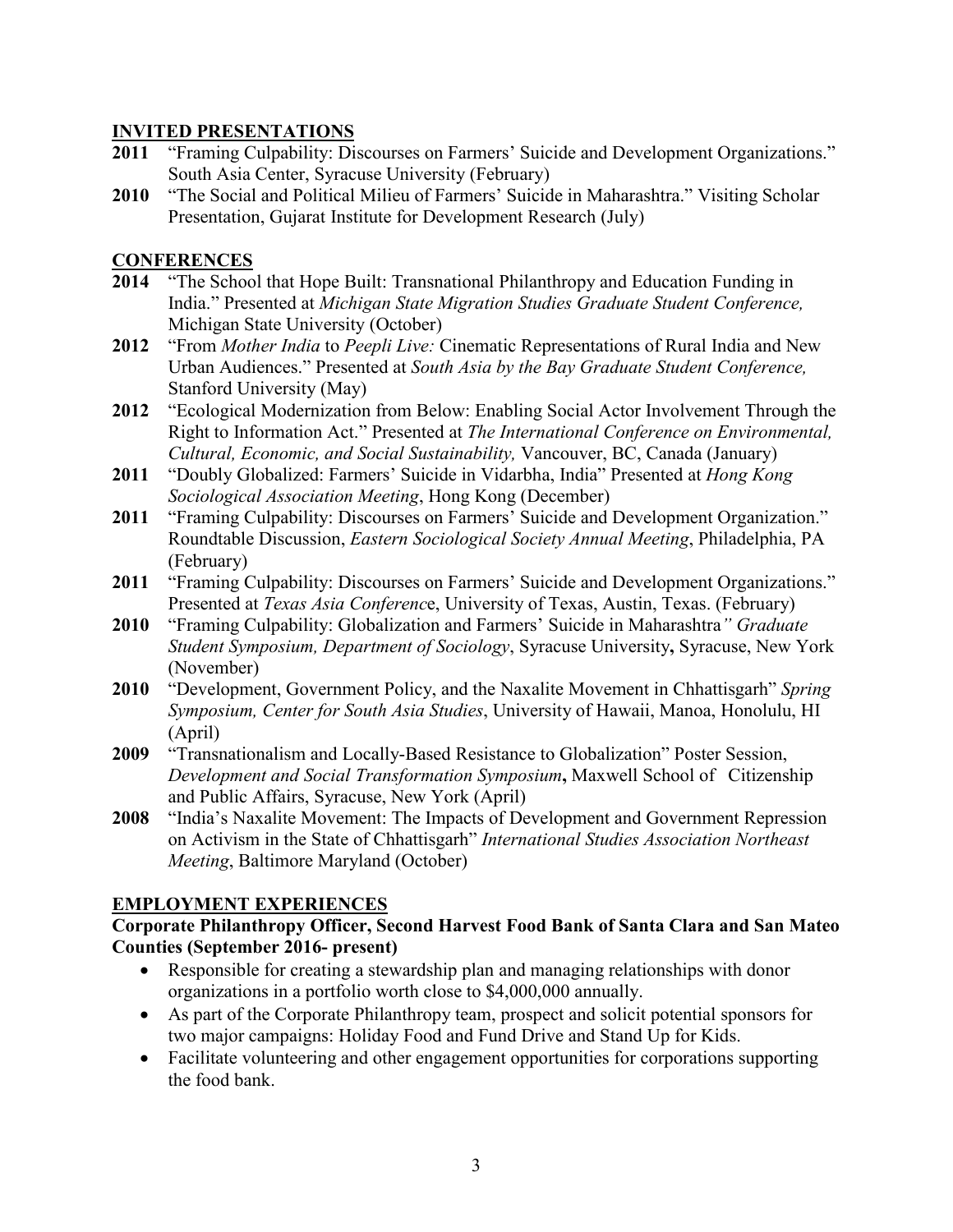- Interface with community organizations, faith-based groups, schools, and corporations as their point of contact with Second Harvest Food Bank
- Manage and train Community Relations Volunteers, who represent Second Harvest at various public-facing events.
- Create a "Food Drive Toolkit" to provide resources for different organizations running Food and Fund Drives and help facilitate their experience of running a drive to benefit Second Harvest.

## **Center for Distance Learning, Empire State College (August 2011- present)**

- Instructor and Course Developer
- Develop curriculum for online classes aimed geared towards non-traditional students.
- Mentor and guide students on major research papers.
- Advise students conducting research projects  $\setminus$ .
- Instructor for courses "Family and Society," "Qualitative Research Methods," and "Contemporary Global Social Issues," "Social Theory," and "Social Science Research"

### **Development and Communications Officer, Next Door Solutions to Domestic Violence (March 2015- September 2016)**

- Foster donor relationships with current donors, recruit new prospects, and grow current and potential donors using moves management, deepening their involvement with Next Door Solutions.
- Assist the Grants Manager in writing for grants in the \$1,000 to \$5,000 range.
- Develop relationships with a number of community organizations, religious institutions, and corporations for outreach opportunities and soliciting donations.
- Manage volunteer activities and create Speaker's Bureau, a core group of 15 volunteers to aid in Next Door Solutions' outreach and education programs in the community.
- Manage all external communications for Next Door Solutions, an average of 3 major communications per month inclusive of emails, newsletters, annual reports, and other external communications.
- Build and develop Next Door Solutions' social media presence, which has included doubling the number of followers on LinkedIn and increasing our reach by 30% on Facebook and Twitter.

### **Adjunct Professor, Ohlone College, Division of Arts and Sciences (January 2013- August 2015)**

- Develop and plan course syllabus for an Introductory Sociology class.
- Lecture, advise, and teach 60 students of diverse educational tracks and backgrounds.
- Develop and teach an online Introductory Sociology class in Blackboard
- Design and teach an interactive summer Sociology course for elementary students, as part of Ohlone College's "Ohlone for Kids" Summer program.

## **Outreach Coordinator, Center for South Asia, Stanford University (August 2011- March 2015)**

- Plan events for the Center for South Asia, each quarter, which consists of 2 to 3 workshops and symposiums a quarter and a weekly lecture program.
- Engage students and faculty at Stanford University that have an interest in South Asia.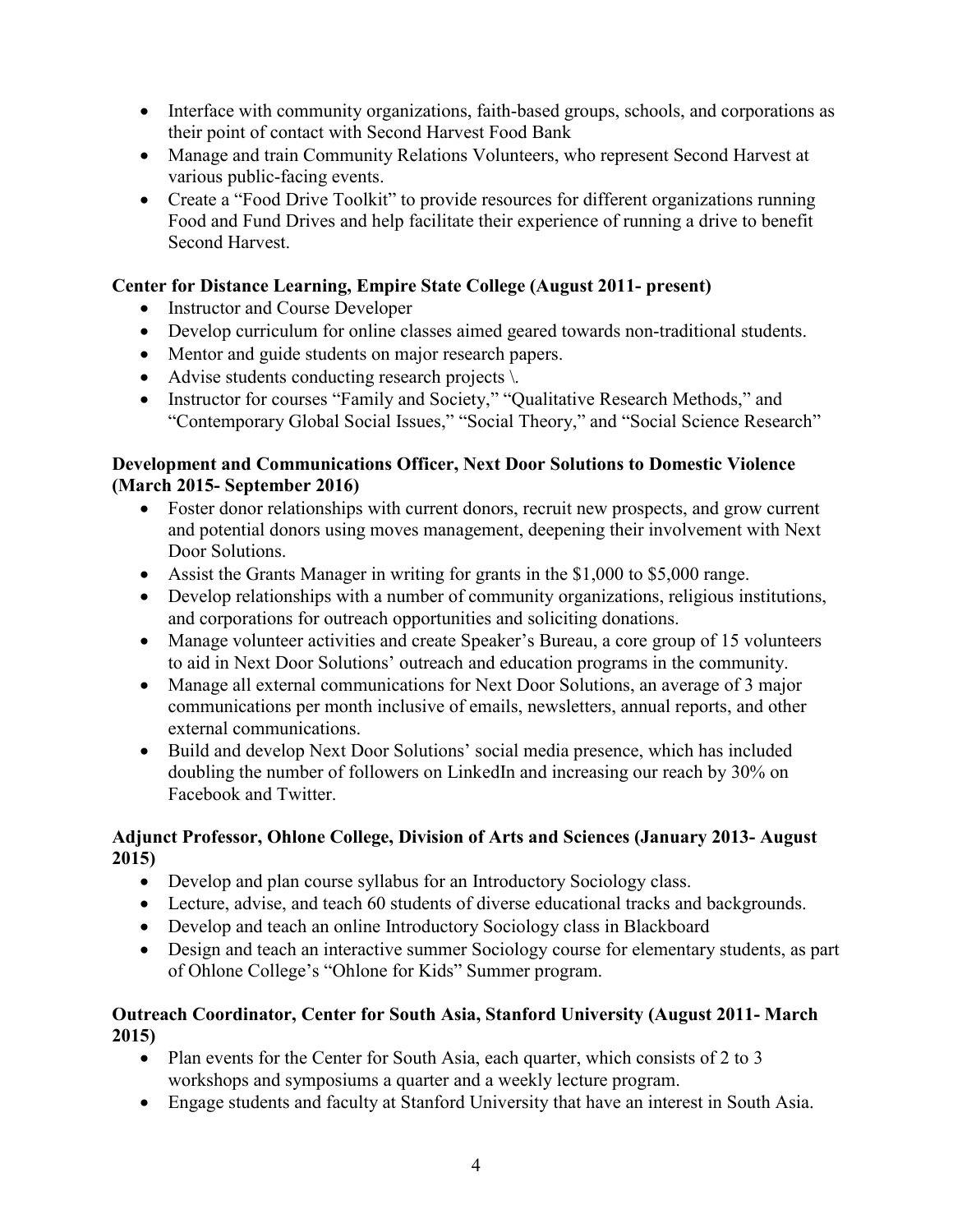- Interface with the local community for Center outreach programs and projects, such as linking up students with the Boys and Girls Club of East Palo Alto, for educational outreach programs.
- Build, maintain and update the Center's webpage using Drupal, a content manager webpage builder.
- Create promotional materials for Center events and programs and a biannual magazine using InDesign and Photoshop and provide materials to different entities at Stanford University acting in support of the Center for South Asia, such as Stanford Development.

### **Adjunct Professor/Graduate Teaching Assistant, Department of Sociology, Syracuse University (August 2008- August 2014)**

- Develop and direct an advanced online Sociology course, Environmental Sociology and advise students on major research projects.
- Lead discussion sections, of 25 students each, for freshman level Sociology courses
- Mentor and advise students on research projects and labs in upper level courses
- Created a syllabus for Sociology 101, on short notice and with a short deadline
- Key researcher for professor's project on public opinion and climate change, published in Routledge's *Handbook of Climate Change and Society.*

## **PUBLICATIONS**

- White, Bernadette. 2013. "Ecological Modernization from Below: Enabling Social Actor Involvement through the Right to Information." *International Journal of Sustainability Policy and Practice.* 8. 37-48.
- White, Bernadette. 2007. "Power and Relief: Foucault Applied to the 2005 Pakistan Earthquake Relief Efforts" Institute for Policy and Governance, Virginia Polytechnic Institute and State University.<http://www.ipg.vt.edu/Papers.htm>

*Second Author:* 

Schewe, Rebecca L. and White, Bernadette. 2017. "Who Works Here? Contingent Labor, Nonfamily Labor, and Immigrant Labor on U.S. Dairy Farms." *Social Currents*. 4(5). 429-447.

*Pending Publication:* 

Louis, Dave; Atwood, Erin; Michel, Scott; Mendoza, Susan G.; and Bernadette White. 2019 "Institutional responses, social justice, and campus climate reform: Aspirations for propagating social awareness through policy, pedagogy, and praxis."

# **INTERNATIONAL EXPERIENCE**

- **2011 American Institute for Indian Studies, Summer Marathi Language Program** (Pune, India)
- **2010 Independent Research, Research Scholar at Indira Gandhi Institute for Development Studies** (Mumbai, India)
- **2009 American Institute for Indian Studies, Summer Hindi Language Program** (Jaipur, India)